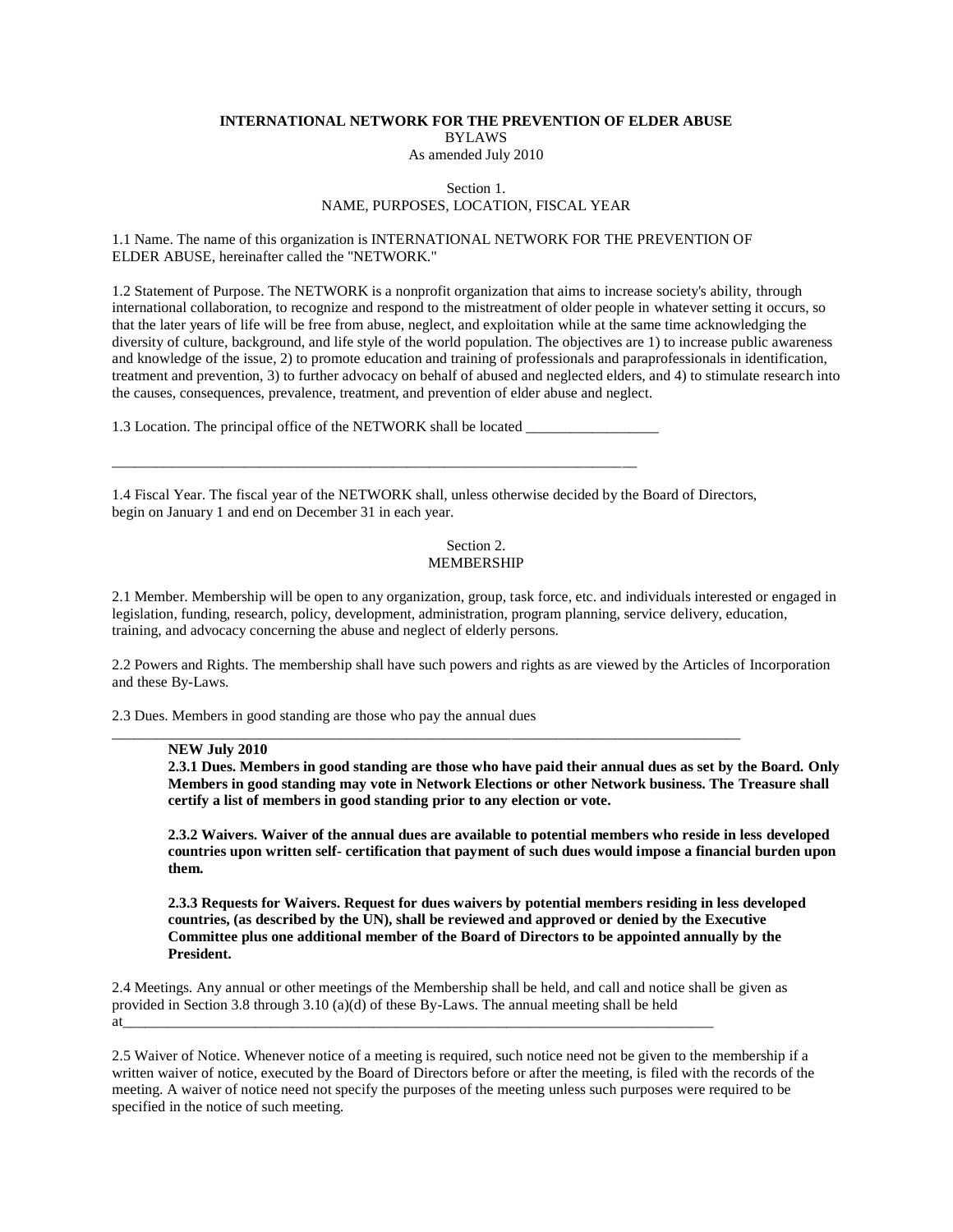2.6 Proxy. The membership may vote through its Chairperson or other duly authorized officer, either in person or by written proxy, dated not more than 90 days before the meeting named therein and filed before being voted with the Clerk or other person responsible for recording the proceedings of the meeting.

The Proxy shall not be valid after final adjournment of such meeting. A proxy purporting to be executed by or in behalf of the Membership shall be deemed valid unless challenged at or prior to its exercise; the burden of proving invalidity shall rest with the challenger.

#### Section 3. BOARD OF DIRECTORS

3.1 Number and Election. The Membership annually at its annual meeting shall fix the number of directors and shall elect the number of directors so fixed. At any special or regular meeting, the directors may increase the number of directors and elect new directors to complete the number so fixed by a vote of the Membership or a majority of the directors then in office, as the case may be: or the directors may decrease the number of directors, but only to eliminate vacancies existing by reason of the death, resignation, removal or disqualification of one of more directors.

3.2 Tenure. Each director shall hold office for a two year term, and the terms shall be staggered until the next annual meeting of the Membership and until his/her successor is elected and qualified, or until termination because of death, resignation, or disqualification.

3.3 Suspension or Removal. A director maybe suspended or removed with cause by a vote of a majority of the directors then in office. A director may be removed with cause only after reasonable notice and opportunity to be heard.

3.4 Resignation. A director may resign by delivering his written resignation to the president, treasurer, or clerk of the NETWORK to a meeting of the Board of Directors or to the principal office. Such resignation shall be effective upon receipt (unless specified to be effective at some other time) and acceptance thereof shall not be necessary to make it effective unless it so states.

3.5 Vacancies. Any vacancy in the Board of Directors, except a vacancy resulting from enlargement (which must be filled in accordance with Section 4.10), may be filled by the Board of Directors. Each successor shall hold office for the unexpired term or until termination because of death, resignation, or disqualification. The Board of Directors shall have and may exercise all their powers notwithstanding the existence of one or more vacancies in their number.

3.6 Powers. The affairs of this NETWORK shall be managed by the Board of Directors who shall have and may exercise all the powers of the NETWORK, except those powers reserved to the Membership by the Articles of Organization or these By-Laws.

3.7 Committees. The Board of Directors may elect or appoint a Membership, Fundraising, Education/Research, and Conference committee and one or more other committees and may delegate to any such committee or committees any or all of their powers. Any committee to which the powers of the Board of Directors are delegated shall include members of the Board of Directors. Unless the Board of Directors otherwise delegate, committees shall conduct their affairs in the same manner as is provided in these By-Laws for the Board of Directors. The members of any committee shall remain in office at the pleasure of the Board of Directors.

## **Amended July 2010**

**3.7 1 Nominating Committee. The Nominating Committee shall consist of five (5) members. The President shall appoint annually a member of the Board of Directors as chairperson. The balance of the Committee shall be appointed for one year, be recruited by the Committee chairperson and consist of at least one (1) additional Board member, and three (3) at large, the Committee shall prepare a slate of nominations for (i) elected officers; (ii) members of the Board of Directors; (iii) National and Regional Representatives. The Secretary General shall electronically distribute any ballot to the members in good standing of the NETWORK not less than two weeks prior to any vote. In case of election of officers members shall have the opportunity to write in candidates of their own choice on the ballot. All ballots may be returned electronically, including scanned or faxed to the Nominating Committee Chair.**

#### **NEW July 2010**

**3.7.2 International Training Committee: An International Training Committee shall be established as a**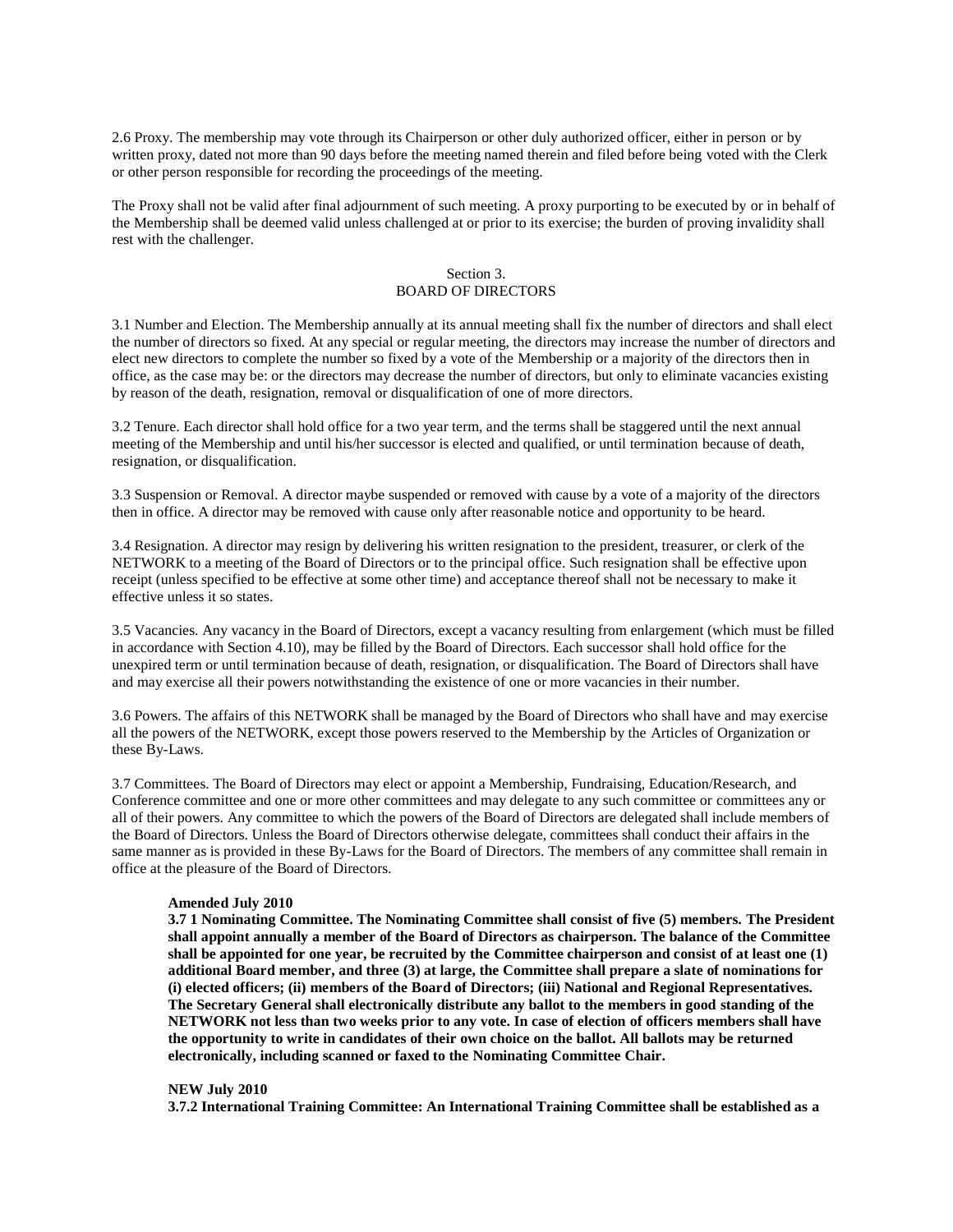**standing committee. The President shall annually appoint the Chair of this Committee.**

## **3.7.3 Conference and Events Committee: A Conference and Events Committee shall be established as a standing committee. The President shall annually appoint the Chair of this Committee.**

#### **3.7.4 Communications Committee: A Communications Committee shall be established as a standing committee. The President shall annually appoint the Chair of this Committee.**

3.8 Annual Meeting. The annual meeting of the Board of Directors shall be held each year immediately following the annual meeting of the NETWORK membership. The annual meeting may be held at the principal office of the NETWORK or at any other such place as the Board of Directors shall designate. No change in the date fixed in these By-Laws for the annual meeting shall be made within thirty (30) days of the date stated herein, The Board of Directors shall be notified of any change of the date fixed in these By-Laws for the annual meeting of the Board of Directors at least twenty (20) days before the new date fixed for such meeting. If an annual meeting is not held as herein provided, a special meeting may be held in place thereof with the same force and effect as the annual meeting, and in such case all references in these By-Laws, except in this section, to annual meeting shall be deemed to refer to such special meeting.

3.9 Other Meetings. Other meetings of the Membership or of the Board of Directors may be held at such places and at such times as the member or the Board of Directors may from time to time determine. Special meetings of the Board of Directors may be held at any time and at any place when called by the Chairperson of the Board of Directors or by any three directors and also shall be called by the Clerk upon written application of the Membership.

3.10 Call and Notice

#### **Amended July 2010**

**3.10.1 Annual and Other Meetings. Written notice stating the time and place of the meeting shall be given by the Clerk, the President, or some other person designated by one of them, not less than thirty (30) days before such meeting.**

**3.10.2 Inclusion of Purpose. The call and notice for an annual, special, or other meeting shall also specify the purpose of a meeting if required by the Articles of Organization or these By-Laws, or if there is to be considered at the meeting contracts or transactions of the Committee with interested persons.**

**3.10.3 Reasonable and Sufficient Notice. It shall be reasonable and sufficient notice to the Membership or a director to send notice by mail addressed to him/her at his/her usual or last known business or residence address.**

**3.10.4 Waiver of Notice When notice of a meeting is required, such notice need not be given to any director if a written waiver of notice, executed by him/her before or after the meeting, is filed with the records of the meeting, or to any director who attends the meeting without protesting prior thereto or at its commencement the lack of notice to him/her. A waiver of notice need not specify the purpose of the meeting unless such purposes were required to be specified in the notice of such a meeting.**

3.11 Quorum At any meeting of the Board of Directors, a majority of the directors then in office shall constitute a quorum. Any meeting may be adjourned by a majority of the votes cast upon the question, whether or not a quorum is present, and the meeting may be held as adjourned without further notice.

3.12 Action by Vote. Each director shall have one vote. When a quorum is present at any meeting, a majority of the votes properly cast by directors present shall decide any question unless otherwise provided by the Articles of Organization or these By-Laws.

3.13 Action by Writing. Any action required or permitted to be taken at any meeting of the Board of Directors may be taken without a meeting if all the directors' consent to the action in writing and the written consents are filed with the records of the meeting of the Board of Directors. Such consents shall be treated for all purposes as a vote at a meeting.

3.14 Presence through Communication equipment. Unless otherwise provided by the Articles of Organization or these by-Laws, members of the Board of Directors may participate in a meeting of such Board by means of a conference telephone or similar communications equipment by means of which all persons participating in the meeting can hear each other at the same time and participation by such means shall constitute presence in person at a meeting.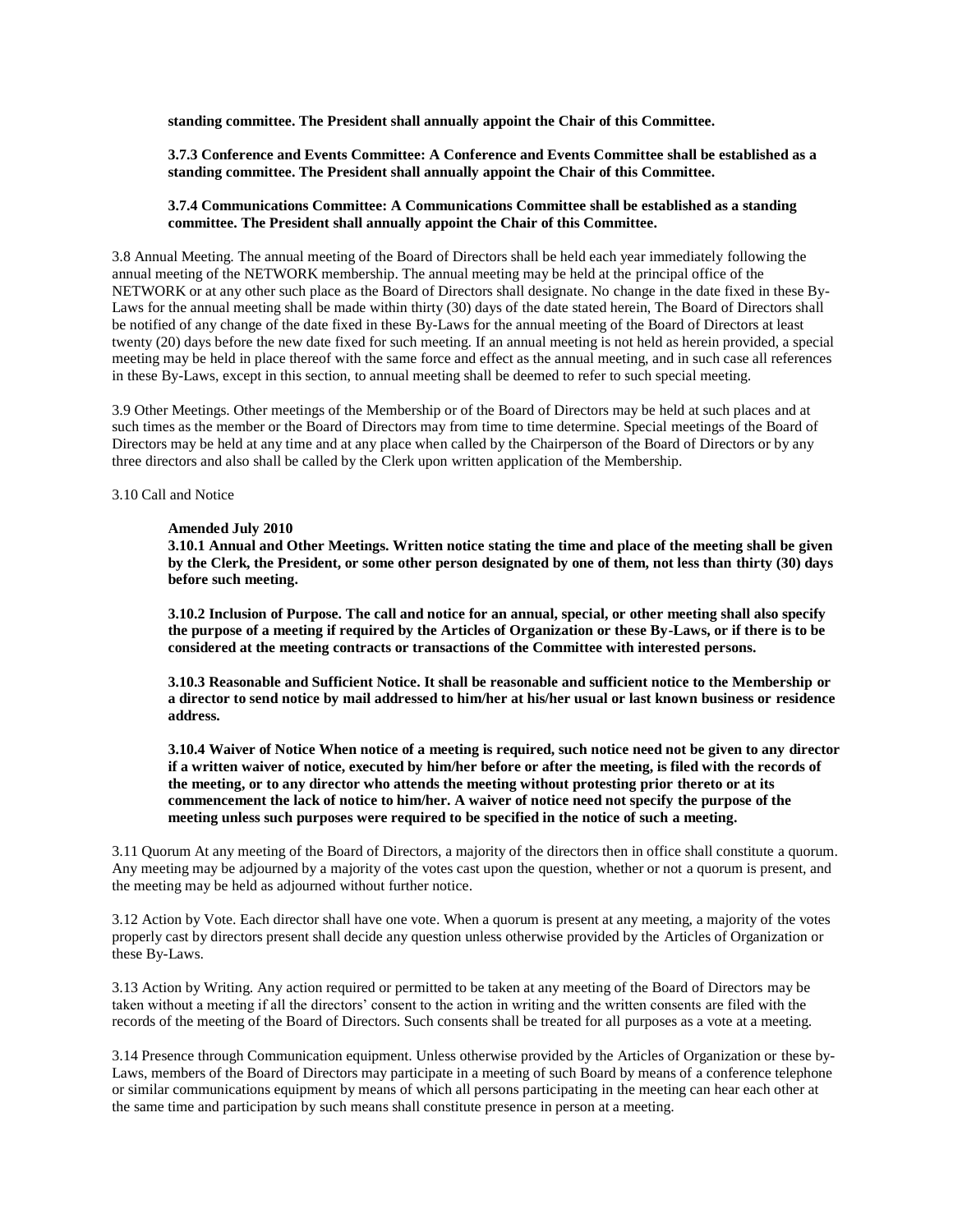3.15 Compensation. No director shall receive any compensation for services rendered to the NETWORK in his/her capacity; except a director may be reimbursed for expenses with are reasonably incurred on behalf of the NETWORK, upon approval of the other directors.

## Section 4. OFFICES AND AGENTS

**Amended July 2010**

**4.1 Number and Qualification. The offices of the NETWORK shall be President, Vice President, Treasurer, Secretary General, and Past President and other officers, if any, as the Board of Directors may appoint. All officers presently in office and such others upon election shall become members of the Board of Directors for the entirety of their tenure. The officers shall compose the Executive Committee.**

**4.2 Election. The President, Vice President, Treasurer, and Secretary General shall be elected every four years by the membership ( i.e., those members certified by the Treasure to be in good standing on the last day of the month prior to such election or any other action which requires a vote.) of the NETWORK. Other officers, if any, may be elected by the Board of Directors at any time.**

**4.3 Tenure. The President, Vice President, Treasurer, and Secretary General shall, hold office for four (4) years or until the next quadrennial meeting of the NETWORK and until a successor is chosen and qualified, unless a shorter period shall have been specified by the terms of his/her election or appointment or, in each case, until death, resignation, or disqualification. Officers may serve more than one term but no more than two consecutive four year terms. Each agent shall retain his/her authority subject only to removal for cause by the Board of Directors. Election of officers for the next four year term shall be held in 2013 and every fourth year thereafter.**

**4.4 President. The President is the Chairperson of the Board of Directors, and shall be the chief executive officer of the NETWORK and, shall have general charge and supervision of the affairs of the NETWORK. The President shall preside at all meetings of the Board and Membership.**

**4.5 Vice-Chairperson. There shall be one Vice-Chairperson. The Vice-Chairperson shall have responsibilities and duties related to membership, organization, and finances and other such duties and powers as the Board of Directors shall determine and may exercise, all the powers and duties of the Chairperson during the absence of the President or in the event of his/her inability to act.**

**4.6 Treasurer. The Treasurer shall be the chief financial officer of the NETWORK. He/She shall be in charge of the NETWORK's financial affairs, funds, securities, and valuable papers and shall keep full and accurate records thereof. He/she shall have other duties and powers as designated by the Board of Directors or the President.**

**4.7 Clerk. The Clerk shall record and maintain records of all proceedings of the directors in a book or series of books kept for that purpose, which books shall be open at all reasonable times to the inspection of the Membership of the NETWORK and any member of the Board of Directors. Such book or books shall also contain records of all meetings of NETWORK and the original, or attested copies of the Articles of Organization and By-Laws and names of the Membership and. Board of Directors and the address of each. If the Clerk is absent from any meeting of either the Board of Directors or the NETWORK, a temporary clerk chosen at the meeting shall exercise the duties of the Clerk at the meeting.**

**4.8 Suspension or Removal. An officer maybe suspended or removed with or without cause by a vote of a majority of the Board of Directors or the Membership of the NETWORK. An officer may be removed with cause only after reasonable notice and opportunity to be heard.**

**4.9 Resignation. An officer may resign by delivering his/her written resignation to the Chairperson, Vice-Chairperson, Treasurer, or Clerk of the NETWORK, to a meeting of the NETWORK or the Board of Directors or to the NETWORK at its principal office. Such resignation shall be effective upon receipt (unless specified to be effective at some other time), and acceptance thereof shall not be necessary to make it effective unless it so states.**

**4.10 Vacancies. If the office of any officer becomes vacant, the Board of Directors and Membership of the NETWORK may elect a successor. Each successor shall hold office for the unexpired term, and in the case of the Chairperson. Vice Chairperson, Treasurer, and Clerk until his/her successor is elected and qualified, or in each**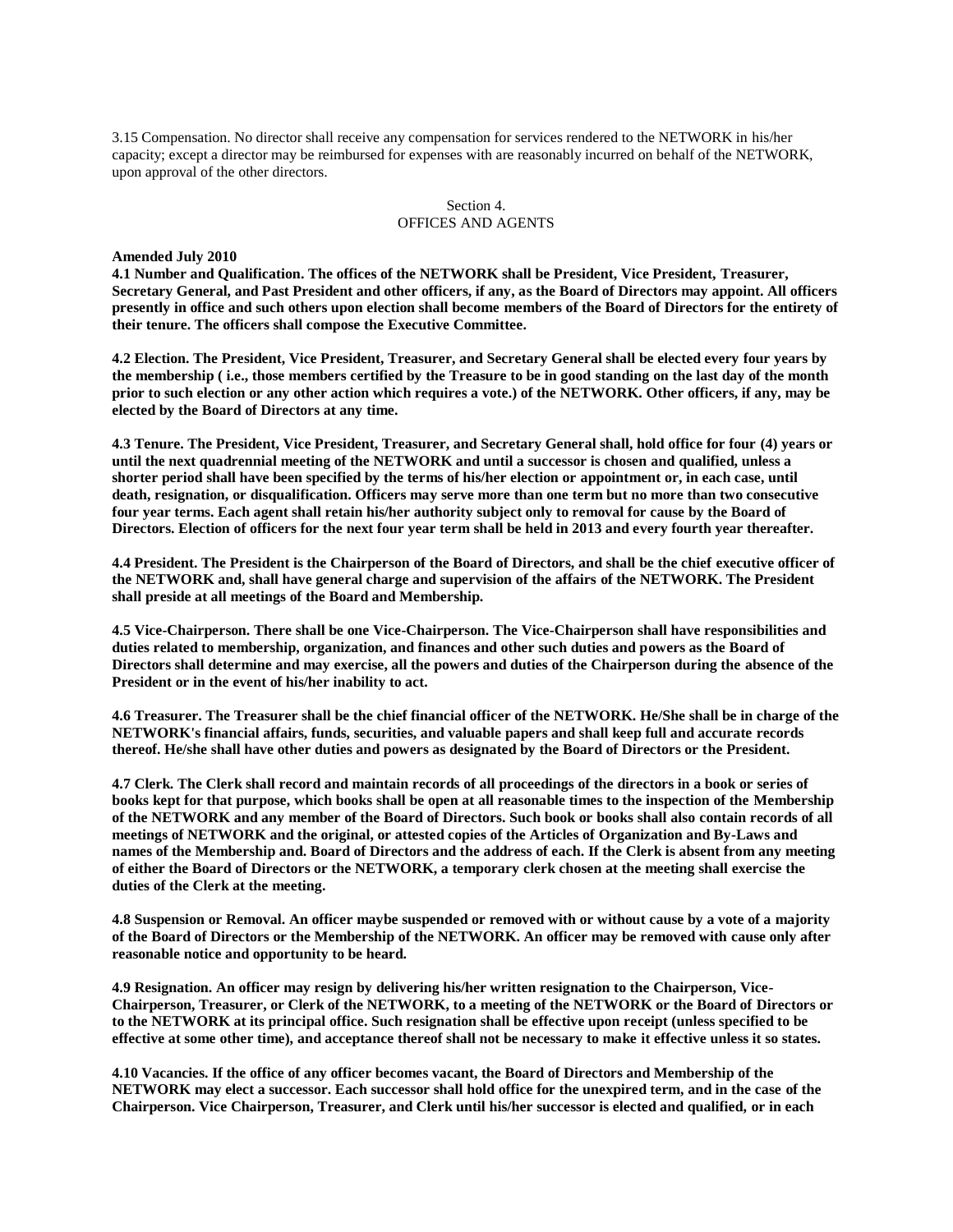**case until termination because of death, resignation, or disqualification.**

**New July 2010**

**4.11 National and Regional Representative**

**4.11.1 Election: The Slate of National and Regional Representatives shall be elected by a vote of the membership, i.e., those members certified by the treasure to be in good standing on the last day of the month prior to such election.**

**4.11.2 Nomination criteria: Terms and the process for nominating individuals to serve as National and/or Regional Representatives shall be promulgated by the Executive Committee, plus one additional Board Member who shall be chosen by the President. Said criteria shall be distributed via e mail to all members in good standing, published in the INPEA Bulletin, and posted on the INPEA website.**

**4.11.3 Duties of Representatives: The Executive Committee shall promulgate the duties and responsibilities of the National and Regional Representatives, as well as their terms. Representatives serve at the pleasure of the Executive Committee.**

## Section 5. HONORARY MEMBERS

The Board of Directors may designate certain persons or groups of persons as honorary members or such other title as they deem appropriate. Such persons shall serve in an honorary capacity and, except as the Board of Directors shall otherwise designate, shall in such capacity, have no right to give notice or to vote at any meeting, shall not be considered for purposes of establishing a quorum, and shall have no other rights or responsibilities.

Section 6.

#### **DUES**

Dues for members shall be ratified by the Board of Directors at a duly constituted meeting of the Board and shall be payable the year to which they apply. Nonpayment of dues by members for two consecutive years shall be considered equivalent to resignation from the NETWORK.

## Section 7. EXECUTION OF PAPERS

Except as the Board of Directors may generally or in particular cases authorize the execution thereof in some other manner, all deeds, leases, transfers, contracts, bonds, notes, checks, drafts, and other obligations made, accepted, or endorsed by the NETWORK shall be signed by the president or the treasurer and one other officer of the NETWORK.

## Section 8. PERSONAL LIABILITY

The directors and officers of the NETWORK shall not be personally liable for any debt, liability, or obligation of the NETWORK.

All persons, corporations, associations, or other entities extending credit to, contracting with, or having any claim against, the NETWORK, may look only to the funds and property of the NETWORK for the payment of any such contract or claim, or for the payment of any debt, damages, judgment or decree, or of any money that may otherwise become due or payable to them from the NETWORK.

#### Section 9. AMENDMENTS

These By-Laws may be altered, amended, or repealed in whole or in part by a majority of the voting membership in response to a mail ballot.